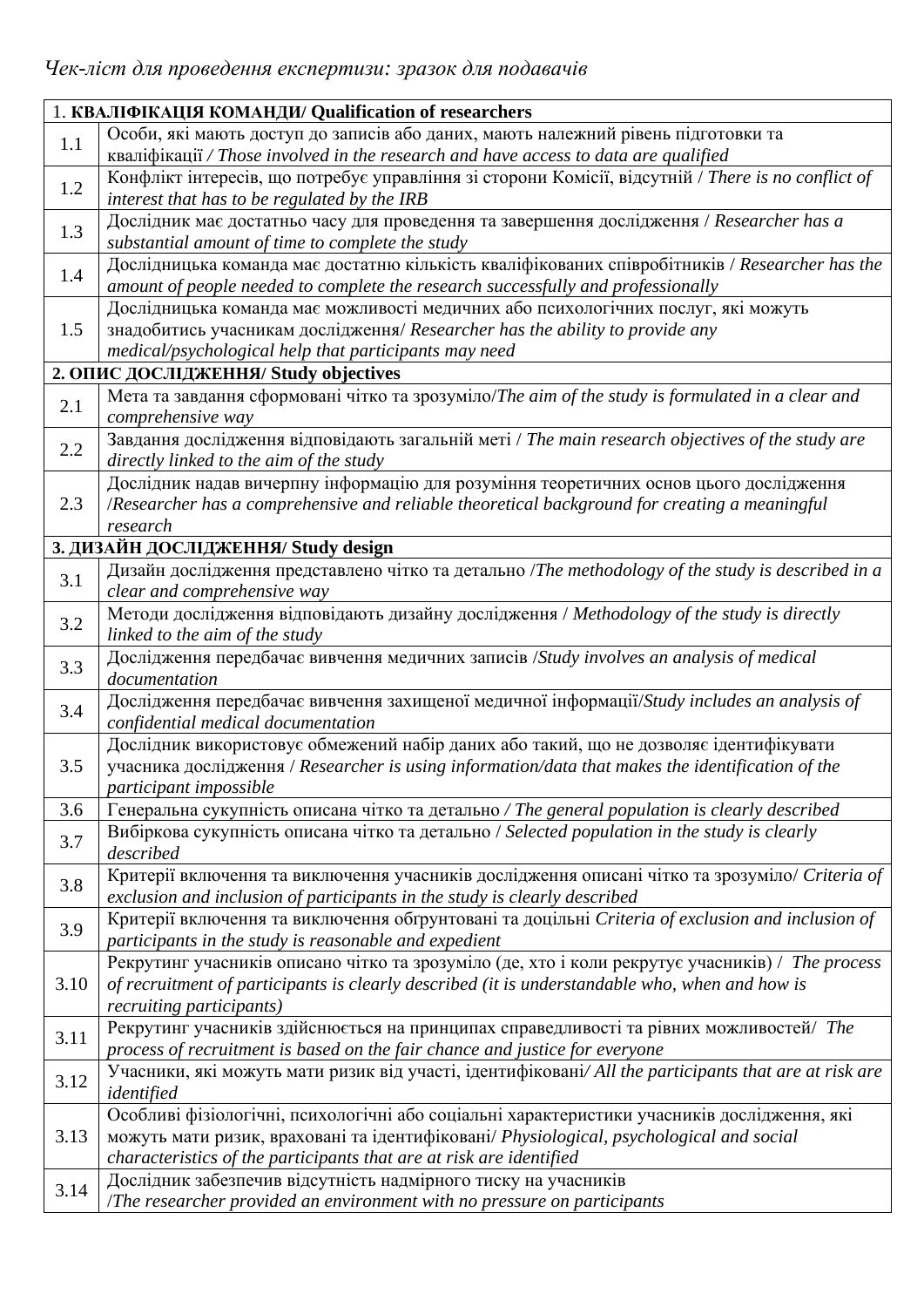|              | Для вразливих категорій населення забезпечені достатні гарантії для захисту та розуміння ними                                                                                             |
|--------------|-------------------------------------------------------------------------------------------------------------------------------------------------------------------------------------------|
| 3.15         | суті дослідження                                                                                                                                                                          |
|              | The vulnerable populations understand the aim of the study and are provided with guarantees of safety                                                                                     |
| 3.16<br>3.17 | Процес збору даних описано чітко та детально/ The process of acquisition of data is clearly                                                                                               |
|              | described                                                                                                                                                                                 |
|              | Інструментарій відповідає етичним стандартам/ The methodology of the study meets all the ethical                                                                                          |
|              | standards                                                                                                                                                                                 |
| 3.18<br>3.19 | Компенсація / стимули участі у дослідженні зазначені у Протоколі/ Compensation and incentives                                                                                             |
|              | for participation in the study are clearly stated in the study protocol                                                                                                                   |
|              | Спосіб компенсації / стимулів зазначено у Протоколі / The process of providing                                                                                                            |
|              | compensation/incentives is clearly stated in the study protocol                                                                                                                           |
| 3.20         | Умови надання компенсації / стимулів зазначено у Протоколі / The terms of providing                                                                                                       |
|              | compensation/incentives are clearly stated in the study protocol                                                                                                                          |
| 3.21         | Компенсація / стимули участі у дослідженні є обґрунтованими / Compensation and motivations for                                                                                            |
|              | participation in the study are justified                                                                                                                                                  |
|              | 4. PH3HKH TA HEPEBATH / Risks and benefits                                                                                                                                                |
| 4.1          | Всі ризики для учасника дослідження описані чітко та детально                                                                                                                             |
|              | / All the possible risks for participants are clearly described                                                                                                                           |
| 4.2          | Дослідник передбачив всі можливі ризики для учасників / Researcher has foreseen all the possible                                                                                          |
|              | risks for participants                                                                                                                                                                    |
| 4.3          | Ризики для учасників мінімізовані за допомогою процедур, які узгоджуються з дизайном<br>дослідження /The risks are minimized by the procedures that coincide with the design of the study |
|              | Всі переваги для учасника дослідження описані чітко та детально                                                                                                                           |
| 4.4          | / All the possible benefits for participants are clearly described                                                                                                                        |
|              | Отримані переваги переважають над можливими ризиками                                                                                                                                      |
| 4.5          | / Benefits are higher than risks                                                                                                                                                          |
|              | Дослідник передбачив алгоритм усунення непередбачуваних обставин під час дослідження /                                                                                                    |
| 4.6          | Researcher has accounted for an occurrence of the unforeseen circumstances and has developed a plan                                                                                       |
|              | on how to deal with them                                                                                                                                                                  |
|              | 5. КОНФІДЕНЦІЙНІСТЬ/ Confidentiality                                                                                                                                                      |
| 5.1          | Дослідник передбачив всі можливі дані, які будуть створені та згенеровані під час дослідження /                                                                                           |
|              | Researcher has accounted for all the possible data that will be generated and created during the study                                                                                    |
| 5.2          | Дослідник має відповідні положення щодо захисту конфіденційності учасника дослідження /                                                                                                   |
|              | Researcher has all the relevant conditions to ensure participant's confidentiality                                                                                                        |
|              | План зберігання та утилізації даних відповідає чутливості даних та достатній для захисту                                                                                                  |
| 5.3          | конфіденційності учасників / There is a clear plan for storage and disposal of [sensitive] data and is                                                                                    |
|              | sufficient to protect the confidentiality of participants                                                                                                                                 |
| 5.4          | Особи, які мають доступ до записів або даних, мають належний рівень підготовки та                                                                                                         |
|              | κΒαπιφίκαιμα / Those, who have access to sensitive data are trained and qualified to work with it                                                                                         |
| 5.5          | Персонал дослідження мають згоду про конфіденційність / Researchers have signed confidentiality                                                                                           |
|              | agreement                                                                                                                                                                                 |
|              | 6. ПРОЦЕС ОТРИМАННЯ ІНФОРМОВАНОЇ ЗГОДИ/ Informed consent procedure                                                                                                                        |
|              | Інформована згода є єдиним записом, що пов'язує учасника з дослідженням, та може призвести                                                                                                |
| 6.1          | до порушення конфіденційності                                                                                                                                                             |
|              | / Informed consent is the only document that links participant to the research, and may lead to the                                                                                       |
|              | disclosure of confidentiality<br>Дослідження має мінімальний ризик шкоди для учасника і не передбачає жодних процедур, для                                                                |
| 6.2          | яких зазвичай потрібна письмова згода незалежно від контексту дослідження                                                                                                                 |
|              | / Study has a minimized risks for the participant and does not anticipate any procedures that require a                                                                                   |
|              | written consent form regardless of the context of the study                                                                                                                               |
|              | Дослідник забезпечує учасника дослідження письмовим інформаційним листком щодо                                                                                                            |
| 6.3          | дослідження у разі відмови від використання письмової інформованої згоди                                                                                                                  |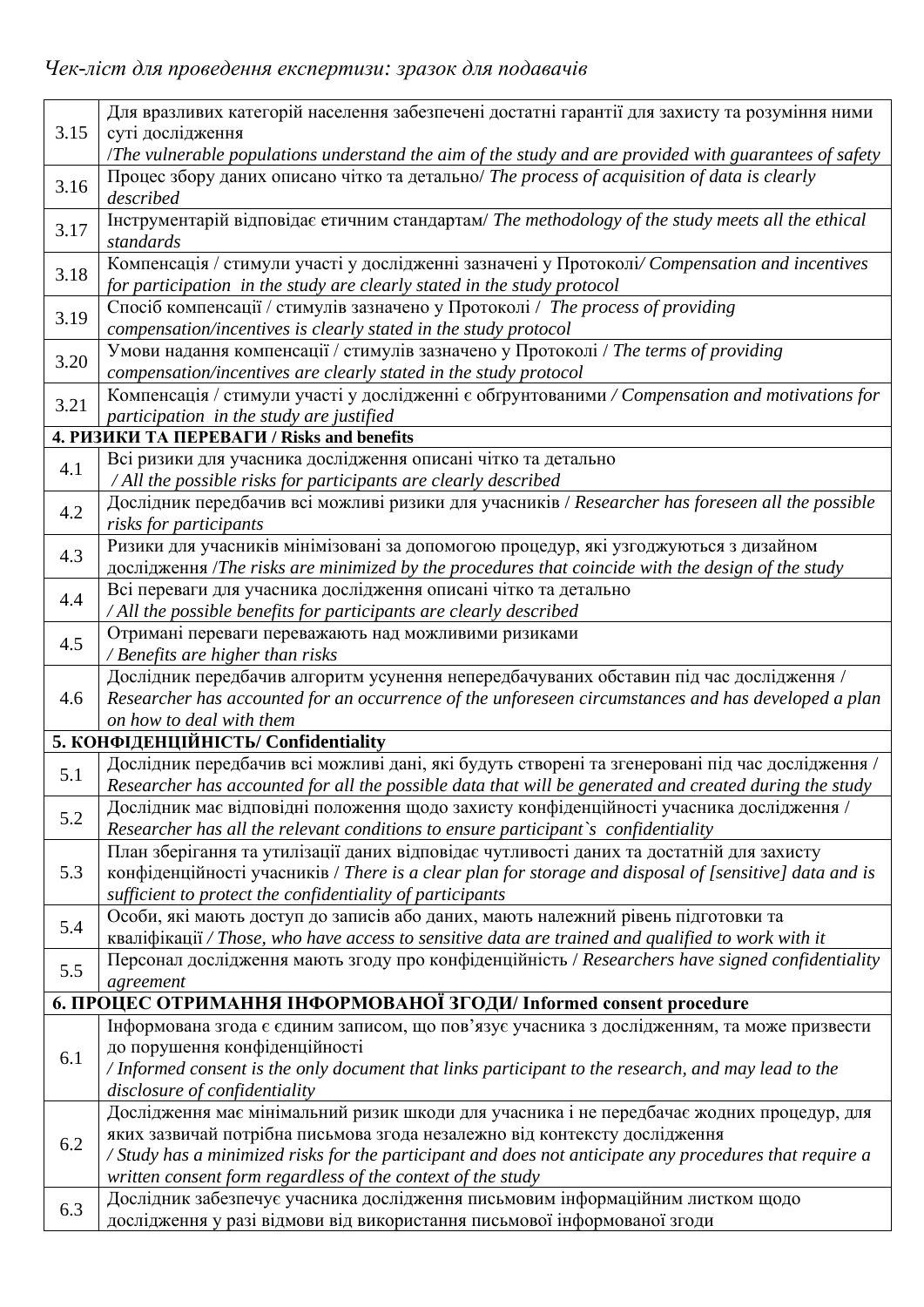|         | / The research has to provide a participant with a written information sheet about the research in case<br>that written informed consent form is not used                                                                                                                                                                                                                                                                             |
|---------|---------------------------------------------------------------------------------------------------------------------------------------------------------------------------------------------------------------------------------------------------------------------------------------------------------------------------------------------------------------------------------------------------------------------------------------|
| 6.4     | Всі особи можуть повністю зрозуміти інформовану згоду, використану в ній термінологію, і<br>вказати свій намір брати участь у дослідженні<br>/ All participants can fully understand informed consent, all the terminology used, and agree to take<br>part in the study                                                                                                                                                               |
| 6.5     | Компрометуючі фактори, які можуть надмірно вплинути на рішення осіб брати участь у<br>дослідження, відсутні (наприклад, дослідник використовує владу, учасники вводяться в обману,<br>тиск з боку громадської думки тощо)<br>/ There are no compromising factors that could affect participant's judgment and willingness to<br>participate in the study (such as: researcher imposing power; deception and pressure on participants) |
| 6.6     | Процес надання і отримання згоди є шанобливим і достатнім для розуміння неосвіченими<br>учасниками<br>/ The process of getting an informed consent is respectful and can be understood by all the groups<br>(including illiterate participants)                                                                                                                                                                                       |
| 6.7     | Інформована згода містить достатню інформацію особи для прийняття нею обґрунтованого<br>рішення про участь<br>/ Informed consent has all the needed information so that participant is able to make a reasonable and<br>fair decision about their participation                                                                                                                                                                       |
| 6.8     | Зазначено чіткий механізм внесення учасниками особистих даних про себе<br>/ There is a clear description of confidentiality and usage of personalized data                                                                                                                                                                                                                                                                            |
| 6.9     | Особу, яка має право отримувати інформовану згоду, вказано чітко та зрозуміло<br>/ Information on the person who can receive an informed consent form is clearly stated                                                                                                                                                                                                                                                               |
|         | 7. ЗМІСТ ІНФОРМОВАНОЇ ЗГОДИ/ Informed consent form                                                                                                                                                                                                                                                                                                                                                                                    |
| 7.1     | Пояснення мети дослідження<br>/ Information about main goals of the study                                                                                                                                                                                                                                                                                                                                                             |
| $7.2\,$ | Орієнтовний час, необхідний для участі в дослідженні<br>/ Information about the time needed to take part in the research                                                                                                                                                                                                                                                                                                              |
| 7.3     | Опис процедур, яким необхідно слідувати у межах дослідження<br>/ Descriptions of the procedures that have to be completed during the research                                                                                                                                                                                                                                                                                         |
| 7.4     | Пояснення будь-яких процедур, які є експериментальними<br>/ Detailed information on the experimental procedures                                                                                                                                                                                                                                                                                                                       |
| 7.5     | Опис будь-яких ризиків або дискомфорту для учасників<br>/ Description of all the potential risks for the participant                                                                                                                                                                                                                                                                                                                  |
| 7.6     | Опис переваг для учасників дослідження або інших осіб<br>/ Description of all the benefits for the participant or other persons                                                                                                                                                                                                                                                                                                       |
| 7.7     | Опис умов, за яких учасники отримують стимули та винагороду<br>/Description of the procedures of possible incentives and rewards for participant                                                                                                                                                                                                                                                                                      |
| 7.8     | Пояснення того, яким чином зберігаються конфіденційні записи, за якими можна<br>ідентифікувати учасника дослідження<br>/ Description of how all the confidential data/ materials that could potentially disclose the identity of a<br>participant are stored                                                                                                                                                                          |
| 7.9     | Пояснення того, що буде зроблено зі вже зібраною інформацією, якщо особа вирішить<br>припинити свою участь у дослідженні<br>/ Description of how the received information will be treated if participant would want to resign from<br>participation in the study                                                                                                                                                                      |
| 7.10    | Для досліджень, пов'язаних зі збором ідентифікуючої інформації, наявність одного з двох<br>тверджень:<br>/For the research that is connected to the information collected that could pose threat to<br>confidentiality, one of two statements has to be present in the form:                                                                                                                                                          |